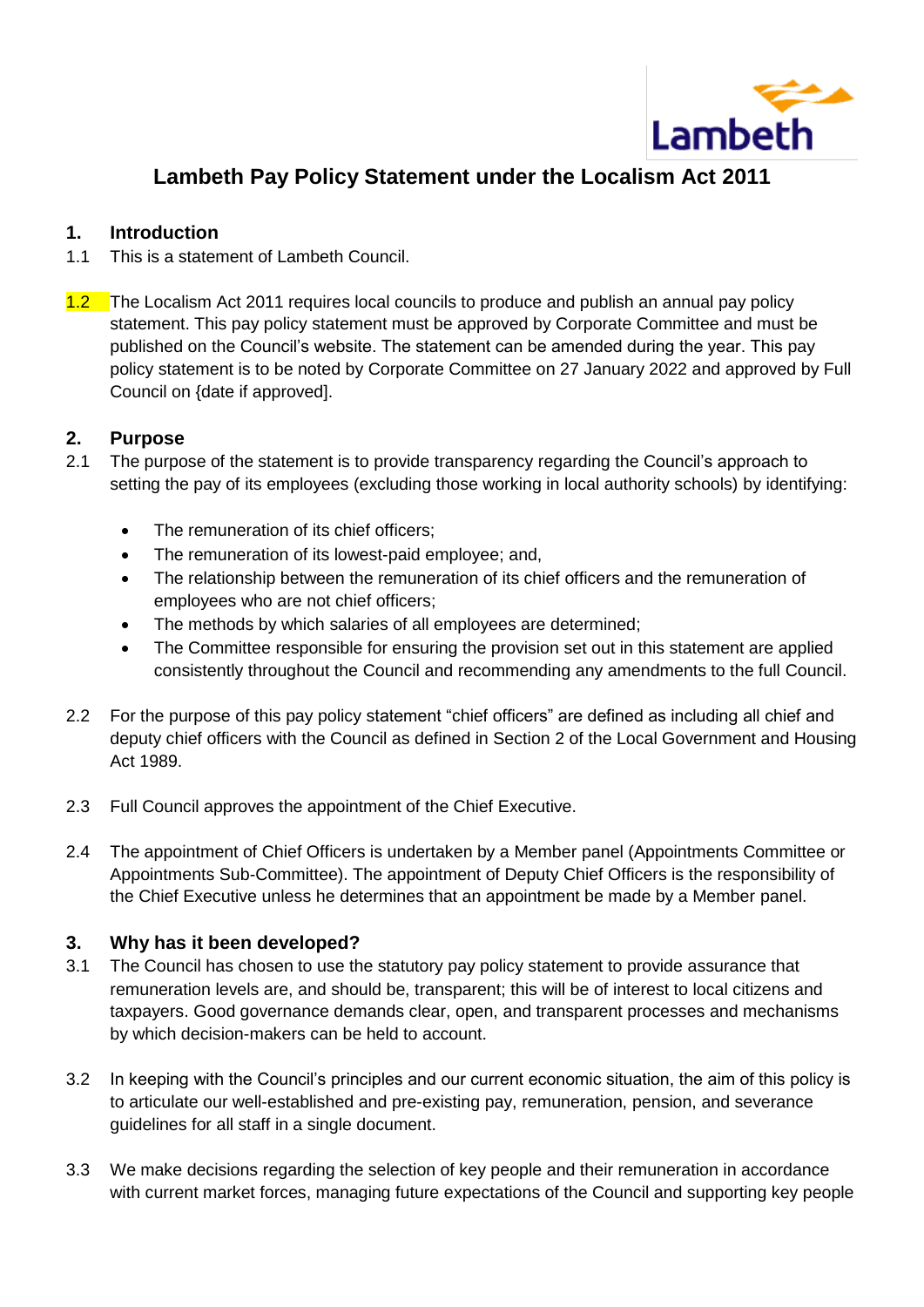in line with a well-reasoned and transparent remuneration package – based on compelling business case evidence.

3.4 We note that in line with other London Boroughs, we have already met the standard outlined in the Localism Act 2011 and have the expertise to maintain its principles of transparency.

# **4. Who does it apply to?**

4.1 The policy applies to all employees. It applies to any officer who is responsible for appointing staff and determining their payment. No individual officer can make these decisions without reference to this overarching policy statement, the Localism Act and the previously published guidelines for the recruitment, retention, or retirement of employees.

# **5. Pay and Remuneration**

- 5.1 All officers must understand, adhere to, and enforce our current terms and conditions with respect to recruitment, re-organisation, re-deployment and redundancy. The Council will comply with all relevant employment legislation and the associated scope in determining the pay and remuneration of its employees. This includes the Equality Act 2010, Part Time Employment (Prevention of Less Favourable Treatment) Regulations 2000, The Agency Worker Regulations 2010 and, where relevant, the Transfer of Undertakings (Protection of Employment) Regulations 2006.
- 5.2 With regard to the equal pay requirements contained within the Equality Act 2010, the Council ensures that all pay arrangements can be objectively justified through the use of well-established job evaluation methods.

# **6. Job Evaluation**

- 6.1 All jobs (including those attracting salaries more than £100,000 per annum) are evaluated by independent and qualified people using either the Korn Ferry Hay Group specialist resource (for Assistant Directors, Directors, Strategic Directors and Deputy Chief Executives) or the Greater London Provincial Council (for all other grades). These are well established processes for setting the benchmark for job descriptions, evaluation of roles, the grading of posts and the appropriate remuneration. Government legislation allows schools to determine their own pay arrangements for staff.
- 6.2 In determining its grading structure and setting overall pay levels for all posts the Council takes account of the need to ensure value for money in respect of the use of public expenditure, balanced against the need to recruit and retain employees who are able to meet the requirements of providing high quality services to the community in an effective, efficient and collaborative way.

# **7. Remuneration for the Chief Executive**

- 7.1 The responsibility for determining the level of remuneration for the Chief Executive is delegated to the Director of Human Resources & Organisational Development (HR & OD) in consultation with the Leader, Deputy Leaders, and the Leaders of the opposition parties. Remuneration is based upon a salary range determined by an independent job evaluation process.
- 7.2 The responsibility for determining the level of remuneration for Deputy Chief Executives and Strategic Directors is delegated to the Chief Executive in consultation with the relevant Cabinet Member and the Director of HR&OD. Remuneration is based upon a salary range determined by an independent job evaluation process.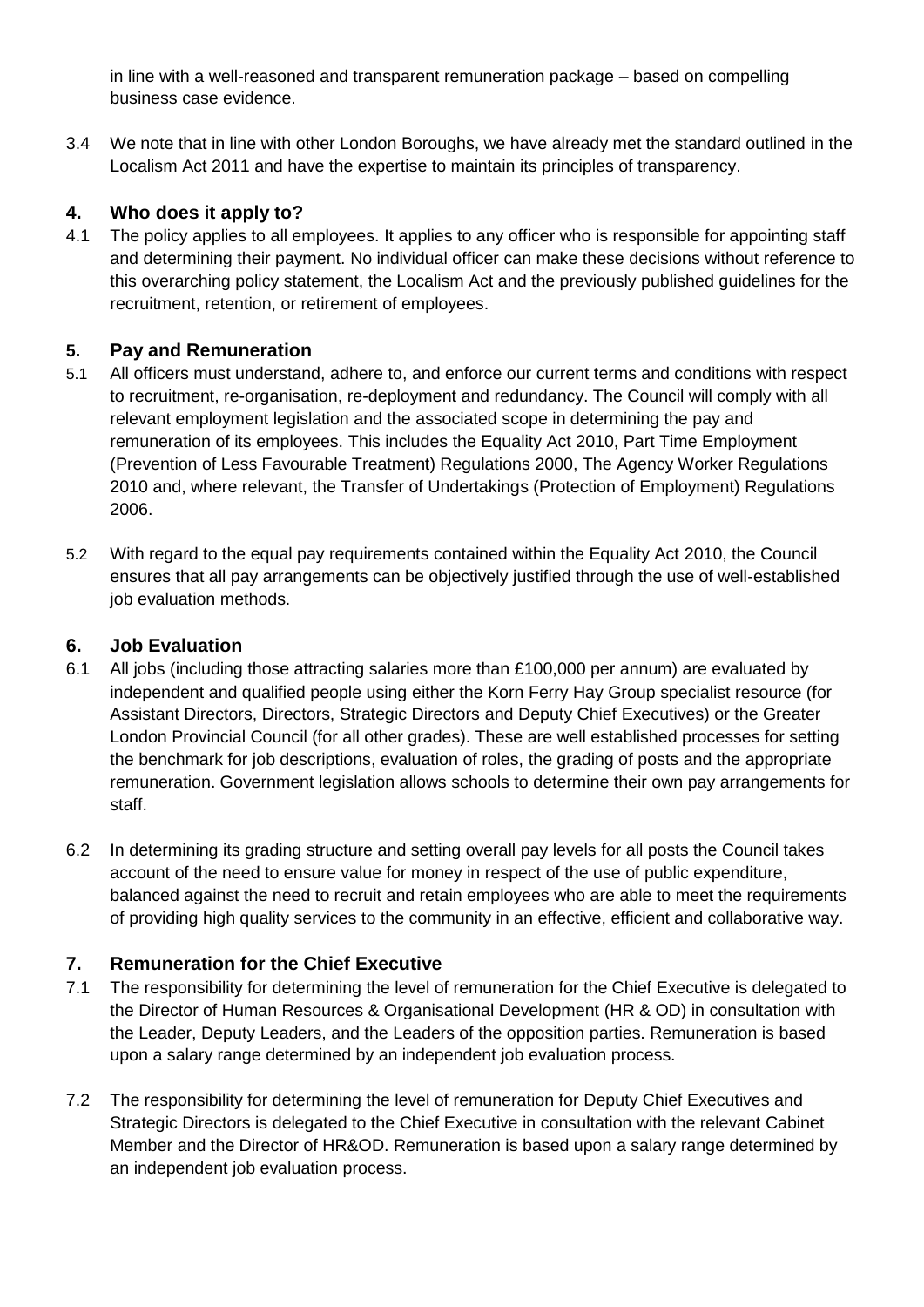- 7.3 The determination of the level of remuneration for all other staff, including posts attracting salaries in excess of £100,000 per annum is based solely upon a salary range determined by an independent job evaluation process. Discretion on the precise salary level can, therefore, only be made within the evaluated grade for the role. In most cases this will be the minimum point of the salary scale unless there are compelling and evidence-based reasons to do otherwise. A yearly cost of living increases is negotiated nationally.
- 7.4 To encourage employees to develop in their role and to improve their performance based on evaluated pay grades, each having a salary range comprising some incremental points. Most employees incrementally progress through the pay grade for their job. Progression will normally be one increment (pay spine column point) on the 1st of April each year until the top of the grade is reached.
- 7.5 Council employees are employed on terms and conditions which fall within a relevant national/regional pay and conditions framework. The pay and conditions are:
	- The National Joint Council for Local Government Pay;
	- Soulbury Pay and Conditions for Educational Psychologist:
	- NHS Pay and Conditions; and,
	- **•** Teachers Pay and Conditions framework.
- 7.6 The Council does not apply any bonuses or performance-related pay to any of its staff, including the Chief Executive, Strategic Directors and other senior officers.

#### **8. Pay Supplements**

- 8.1 From time to time it may be necessary to pay special allowances or supplements to individual employees as part of their employment contract where specific circumstances require this and where it can be justified in accordance with council policies. Such allowances are negotiated nationally or locally, through collective bargaining arrangements, and/or as determined by Council policy. Our recruitment, retention and market supplements – usually associated with 'hard to fill' or 'critical' posts - will be based on the current financial and skills requirements of the Council. We will review all functions that attract these allowances using evidence and only when a compelling business case can be made. Where appropriate and necessary therefore, we may approve remuneration at another level.
- 8.2 From time to time it may be necessary for the Council to engage consultants to undertake time limited pieces of work. The payment of consultants in these circumstances is strictly managed by the Council in accordance with its Supplier Contract Management through a Neutral Vendor arrangement. Any such engagements are reviewed on a regular basis.
- 8.3 We will continue to benchmark and evaluate existing job grades and posts with London Councils in order to keep pace with market and austerity forces.
- 8.4 The job grade and level of remuneration will remain in accordance with the function of the role.

#### **9. Pension**

- 9.1 All discretionary benefits under the Local Government Pension Scheme will be in accordance with our published guidelines.
- 9.2 The employee contribution to the pension scheme is dependent on the annual salary. There are 9 different contribution banding rates between 2.75% and 12.5% depending on actual pensionable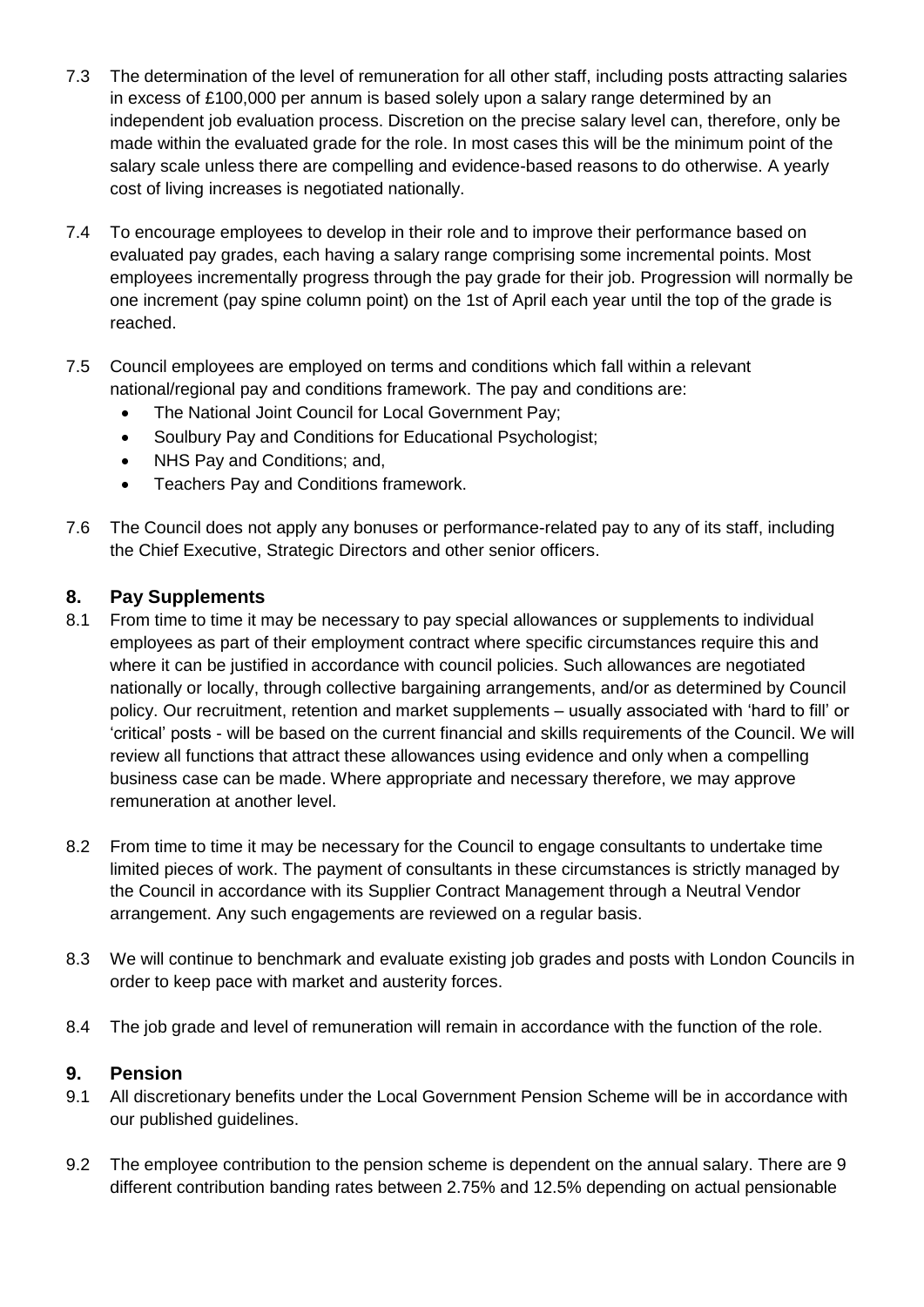pay. Lambeth's employer contribution to the pension fund for all contributing members of staff is 19.3%.

| <b>Band</b> | <b>Pensionable</b><br>Pay from £ | <b>Pensionable</b><br>Pay to £ | <b>Main scheme</b> | 50/50 section |
|-------------|----------------------------------|--------------------------------|--------------------|---------------|
|             | 0                                | 14,600                         | 5.50%              | 2.75%         |
| 2           | 14,601                           | 22,800                         | 5.80%              | 2.90%         |
| 3           | 22,801                           | 37,100                         | 6.50%              | 3.25%         |
| 4           | 37,101                           | 46,900                         | 6.80%              | 3.40%         |
| 5           | 46,901                           | 65,600                         | 8.50%              | 4.25%         |
| 6           | 65,601                           | 93,000                         | 9.90%              | 4.95%         |
| 7           | 93,001                           | 109,500                        | 10.50%             | 5.25%         |
| 8           | 109,501                          | 164,200                        | 11.40%             | 5.70%         |
| 9           | 164,201                          | or more                        | 12.50%             | 6.25%         |

## **10. Lowest paid employees**

- 10.1 The lowest paid person employed under a contract of employment with the council is employed on full time 35 hours equivalent salaries in accordance with the minimum spinal point currently in use within the council's grading structure.
- 10.2 Staff who are transferred into the Council under the Transfer of Undertakings (Protection of Employment) Regulations 2006 are on a different pay and conditions and grading structure. Our lowest paid employee is not on the Council grading structure (NJC). They are paid on a different pay and conditions framework. The employee is paid £21,816.

#### **11. Pay multiple**

- 11.1 This process determines the relationship between the rate of pay for the lowest paid and the Chief Executive, including chief officer, described as the pay multiple. The current pay multiple between the lowest paid employee and the Chief Executive's salary is 8.83 times.
- 11.2 The median salary for all officers is £38,442. The Chief Executive's salary is 4.81 times the median salary.

# **12. Payments on termination of employment**

- 12.1 The Council's approach to statutory and discretionary payments on termination of employment of all staff, including Chief and Deputy Chief Executives, prior to reaching normal retirement age, is in accordance with Regulations 5 and 6 of the Local Government (Early Termination of Employment) (Discretionary Compensation) Regulations 2006 and Regulations 12 and 13 of the Local Government Pension Scheme (Benefits, Membership and Contribution) Regulations 2007. The Council's approach is set out in the discretionary statement attached as Appendix C to the Pay Policy Statement.
- 12.2 On ceasing to hold office all staff, including the Chief Executive and Deputy Chief Executives will receive their contractual entitlements in relation to notice pay, redundancy pay, accrued annual leave, pension etc. No non-contractual payments will be made on termination of a contract of employment of any employee, including the Chief Executive or Deputy Chief Executives unless there is a sound and robust business case for doing so. Any termination payment paid to a Chief